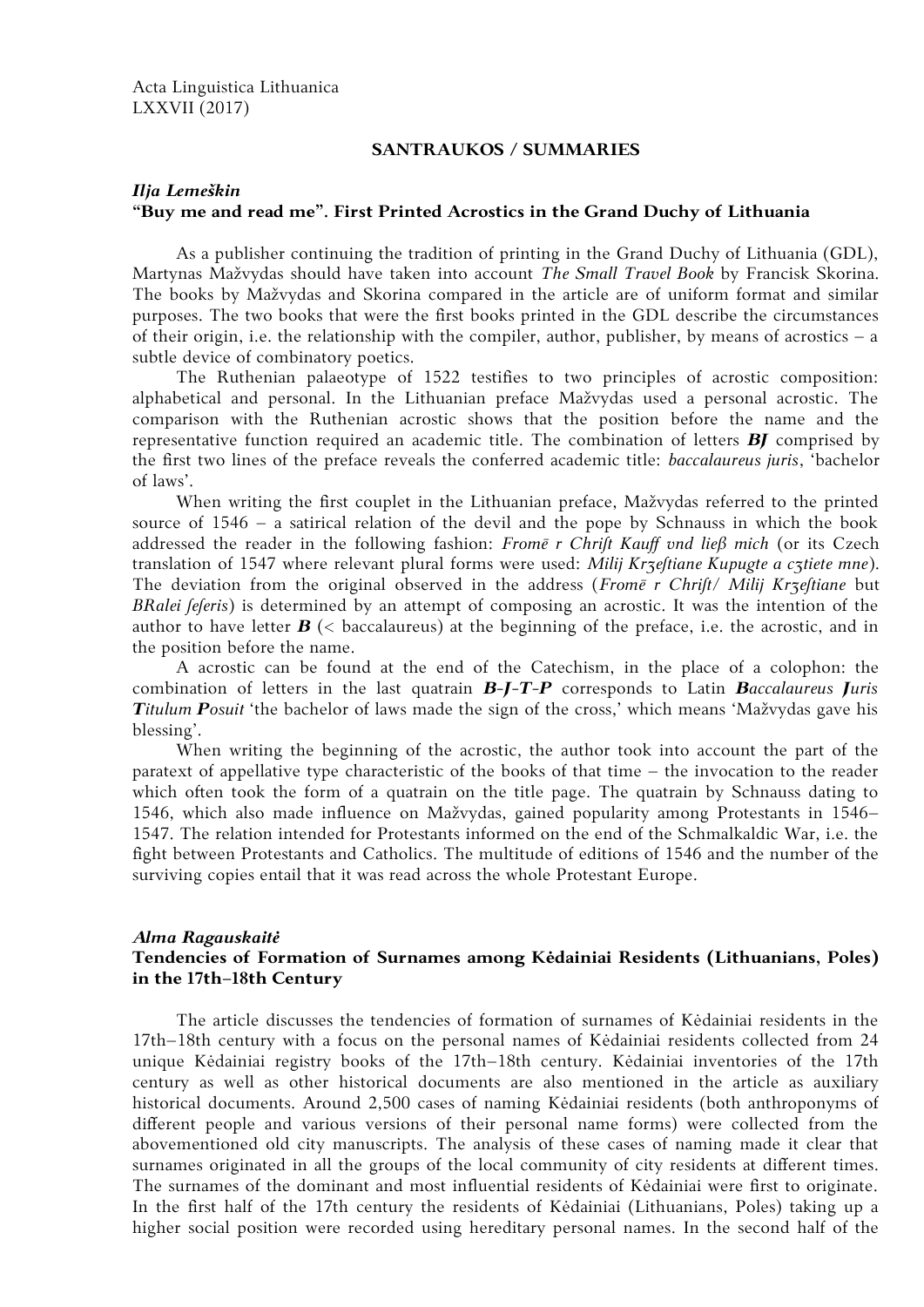century the individuals belonging to the middle and lower classes of the townspeople acquired uniform, common anthroponyms. The records of the second half of the 17th century show that the townspeople of Kėdainiai had surnames. Apparently, it took longer for the surnames of the city's lower social classes to form. The stabilization of the surnames of Kėdainiai residents occurred during a later period, i.e. in the 18th century. Meanwhile, in the case of local communities of large cities, such as Kaunas and Vilnius, the surnames of the city elite first originated in the first half of the 16th century. The residents of Kaunas, Vilnius and Kėdainiai already had surnames in the second half of the 17th century. The final formation of the surnames of Kaunas, Vilnius, Kėdainiai, Joniškis residents took place in the 18th century. When comparing the chronology of the origin and final formation of surnames of the social classes of Lithuanian nobles and peasants and the time of formation of surnames of the townspeople, it turned out that it took longer for the surnames of the townspeople to form compared to the nobility but they formed earlier than those of peasants. The available research of Lithuanian historical anthroponomy testifies that the phenomenon of formation of surnames of the nobility can already be observed in the 15th century; the process gained momentum in the 16th century and during a later period. The surnames of peasants gradually originated at the end of the 16th century only, gathered pace in the 17th century and finally formed in the 18th century.

## *Dalia Sviderskienė* **Motivation of Composite Helonyms of Marijampolė Country**

As a continuity of the analysis of toponymization of hydronyms from a single administrative unit (Marijampolė County) recorded in the interwar period, the article provides an in-depth analysis of the motivation of helonyms formed by means of compositing. After the available division of compound toponyms into genitive and qualifying toponyms (according to Vanagas) was corrected by dividing them into compound toponyms in agreement and in non-agreement (according to Savukynas), the latter were evaluated in a complex manner: from a derivational and semantic perspective, taking into account the background information of the period in question and referring to additional data of the interwar questionnaires recording the factors of nomination and the outcomes of the communicative activity of linguistic community members which helped to find out the actually represented content of hydronyms and pseudomotivation.

The analysis showed the uneven structure of composite hydronyms and different syntactic connections between the components of a binary nomination; in the process of nomination the lexical inventory reflects the direction of thought of a linguistic community member in a certain ethic field in the selection of the feature of motivation and communicative intentions. All that is closely linked to the name-giver's reality, his/her knowledge and awareness as well as ethnic (national) consciousness.

The research determined the tendencies of nomination of compound helonyms (1). The area in question is dominated by the nominations expressing the position of the hydroobject, its place in space (40 per cent). The objects are nominated with a focus on the locally connecting land names and other places and buildings located on the land surface. It shows that the helonyms formed by means of compositing are a reflection of the surrounding topographical, geographical and cultural reality in the individual's consciousness.

The peculiarities of hydroobjects are expressed by 36 per cent of hydronyms. The hydroobject's *bottom surface* (its *quality* (clay-covered area), *physical properties* (viscosity), *remoteness*, *going from the surface downwards* (depth) and *the amount of water in the hydroobject* (*plenty of water* and its *absence*) are most commonly reflected in nominations. Hydroobjects are also named for other properties: *plants, animals* (birds), for *what is (found)* in wet places, the *voluminosity* of the hydroobject, etc. It shows what draws the name-giver's attention in compounding the hydronyms in the area in question.

The nominations based on the relationship with a person account for 24 per cent. They are prevailed by the nominations expressing the relations of ownership. The personal names on which the nomination is based reflect the mixed ethnic environment in the area under analysis.

(2) Metaphorical hydronyms reveal how a linguistic community member in this area perceives the *small* hydroobjects. When designating the target domain of the hydroobject as a place, different source domains are selected in the process of nomination: *pãtapas*, *patãpas* (flood)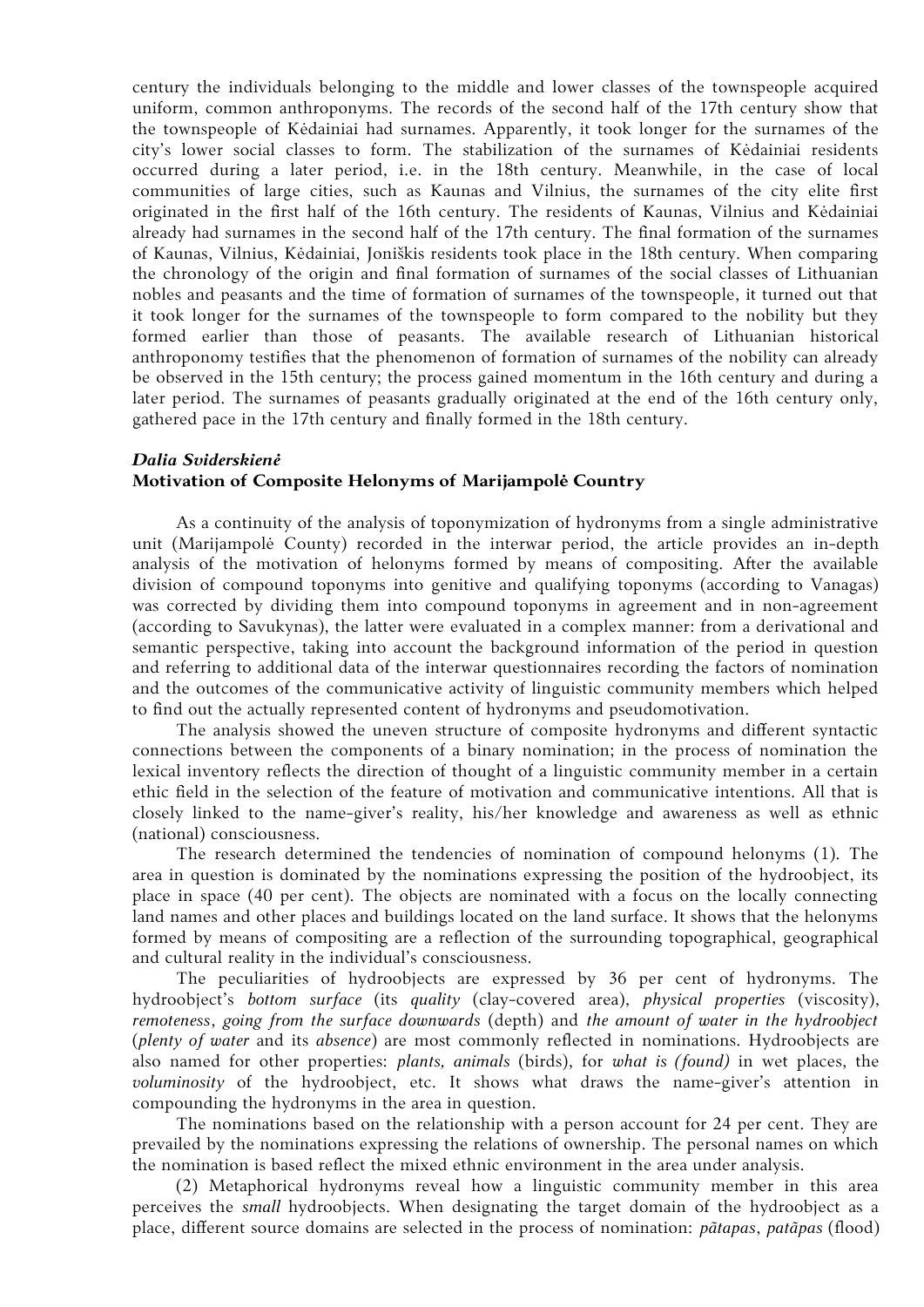– to denote the amount of water in the hydroobject (*Patapų balaitė* b. Krsn); *sidãbras* – to denote the hydroobject's transparent water (*Sidabriniai* b. Ldvn). The hydronym form *Sidabriniu balà* b. Ldvn recorded in the living language could have originated on the basis of the semantic association of word forms (sidabriniai – silver money, valuables). (3) The name-giver's conception of the spatial whole and part and the tendency to concretise is illustrated by the microsystem which became apparent in the research *Lančkavà* (b. KzR) – *Lančkavõs Kója* (pln. KzR). (4) The ethnic community's cultural priorities reveal in the attempts to revive and consolidate the memories of the past of the nation which are established in the form of the pseudomotivators *liogeris* and *razbaininkas* in such units of own toponymy as *Liogerio balos* b. Ss and *Razbaininkų plynaitė* b. KzR. (5) The nominations *Vėversiùkas* b. Lbv (the place-name form is modified from Vėversiùko baláitė) and Velnių baláitė b. Brb are informative in ethnic-cultural terms. Their motivation is based on the transfer of the evaluative features of the nominating realia (*bird*, *mythical creature*) to express the evaluation of the plants growing next to the hydroobject (calamus) and the hydroobject itself. *Vėversys* (= *vieversys,* 'lark') represents *smallness*; *velnias* (*velniai,* 'devil') represents *uselessness for human needs*. The latter evaluation is based on the stereotypes of ethnic consciousness.

The analysis of the motivation of compound helonyms revealed that the onyms in question are not only a reflection of the surrounding geographical and topographical reality in the individual's consciousness. They also reflect the cultural priorities and axiological indicators of the ethnic community.

# *Nijolė Čepienė* **Homonyms in the Dictionaries of the Lithuanian Language**

The article analyses the homonyms found in *The Dictionary of the Lithuanian Language* (LKŽ, LKŽe) and Jokūbas Brodovskis' Dictionary, which originated due to the borrowing of words from other languages and which are not presented as homonyms in the dictionary entries. By their formation, the homonyms are divided into etymological, semantic and derivational. In most cases both words originated from Germanic languages; several formed from a Lithuanian word and a Germanism, a Lithuanian word and a Slavism; one of them originated from a Lithuanian word and a hybrid word; one derived from a Germanism and a word of Turkish, Tatar languages. Borrowings become similar to the word in Lithuanian with a different meaning, but these words have a different origin and meaning and should thus be presented in different entries, e.g. 1 *stieg* 'a roof tile; lath' is formed from *stiegėlė* and associated with MLG *tegel* 'tile' (Mnd W IV 517); cf. NHG *Ziegel* 'roof tile'; Latv. *stiegelis* 'brick'; Lat. *tegula*, whereas 2 *stiege* zool. 'stickleback (Gasterosteus aculeatus)' is borrowed from Middle Low German *stekele* 'small spined fish, stickleback'. The article provides the homonyms which are not available in LKŽ, LKŽe.

The index of J. Brodovskis' 18th century manuscript dictionary *Lexicon Germanico*=*Lithvanicum et Lithvanico*=*Germanicum* III published in 2009 also contains unseparated homonyms, e.g. the native word *voga* 'lump, piece of soil' is not separated from the Germanism *voga* 'scale'; Germanism *urtas* 'old money, artas' goes together with *urtas* 'stall, enclosure' 'cattle-shed, cot'. In his dictionary J. Brodovskis presented the words *rūta* 'plant' and *rūta* 'windowpane' as separate words and considered them homonyms; however, they are not separated in the index compiled by Vincentas Drotvinas.

## *Janina Švambarytė-Valužienė***,** *Lina Kazlauskaitė* **Comparison of Texts by Marius Katiliškis: Linguistic Environment and New Meaning**

The article discusses the similes used in two novels by Marius Katiliškis (1914–1980) – *Miškais ateina ruduo* (*The Autumn Comes through the Forests*) and *Išėjusiems negrįžti* (*To Those Who Departed Never to Return*). Katiliškis tends to expand the simile with complementary surrounding (by prepositional and postpositional attributes, adverbial modifiers). The image as if loses the function of comparison. Through the descriptive type of the simile, the semantic load of the image is resolved among individual words. In order to comprehend the meaning, not the main word of the simile but the whole phrase has to be taken into account. Such a simile model is more characteristic of the novel *Miškais ateina ruduo*. There is less resolution of the simile in the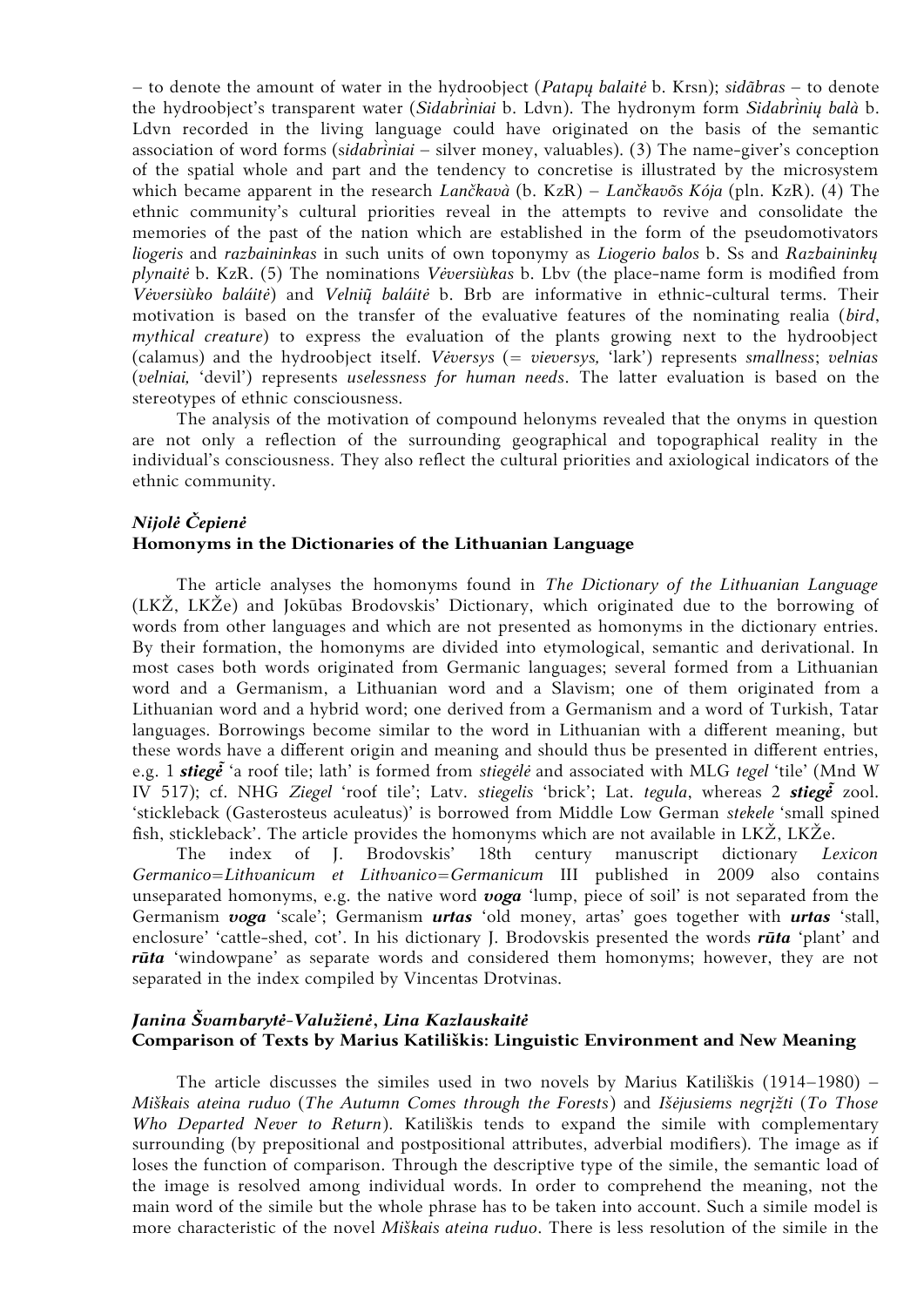novel *Išėjusiems negrįžti*. It is usually observed when the author speaks in a poetical manner or goes for an epic description.

If the simile is brief, Katiliškis compensates the comparative context with the basis of comparison and its complementary surrounding. The novel *Išėjusiems negrįžti* is dominated by traditional similes. Untraditional and far more inventive similes prevail in the novel *Miškais ateina ruduo*.

It is observed that Katiliškis tends to change the basis of comparison of the image which already has a certain definition in the reader's mind and highlights a different peculiarity of appearance or manner [*kaip arklys* (nusižiovavau); *kaip slyva* (pamėlęs) *visas kūnas, ne tik nosis;* (I yawned) *as a horse*; *the whole body, not only the nose, is* (blue) *like a plum*].

The comparison of the similes used in the two novels leads to the idea that the writer raises the language as a living organism and changes the result of the thought and its linguistic form by creating a new meaning of the simile. Primary nomination can be observed in the novel *Miškais ateina ruduo*. The simile may even sound as the definition of the main word. Everything is immensely close and real: by comparing, Katiliškis necessarily provides details; otherwise, the simile would be difficult to comprehend. The language of the novel *Išėjusiems negrįžti* shifts to a higher level (secondary nomination). Usually, only the exterior coincidence of the things being compared is expressed, and the reader has to decipher the code (in particular those similes which encode the global culture in a broad sense (customs, literature, religion, etc.)).

# *Daiva Šveikauskienė***,** *Arūnas Ribikauskas***,** *Vytautas Šveikauskas* **Daugiakalbė lietuvių kalbos gramatikos informacinė sistema internete**

Lietuvių kalbos kompiuterizavimo darbuose galima pastebėti du pagrindinius trūkumus: trūksta kartais net ir dažnai vartojamų formų ir pateikiami pertekliniai, lietuvių kalboje neegzistuojantys žodžiai. Kuriant *Lietuvių kalbos gramatikos informacin*ę *sistem*ą (LIGIS) stengiamasi išvengti jų abiejų. Visos formos generuojamos kompiuteriu automatiškai ir vėliau gauti rezultatai peržiūrimi žmogaus, kad būtų atmesti lietuviui nesuprantami žodžiai.

*Lietuvių kalbos gramatikos informacinė sistema* apima visus darinius. Šiuo metu duomenų bazę sudaro tik šaknies *bėg-* žodžiai. Jų yra apie 25 000. Palyginimui galima pateikti tokius duomenis: morfemikos duomenų bazę sudaro yra apie 75 000 įrašų, bet jie surinkti iš visos lietuvių kalbos leksikos. Su šaknimi *bėg-* ten tėra 118 žodžių.

Kuriant *Lietuvių kalbos gramatikos informacinę sistemą* pagrindinis tikslas buvo pateikti išsamią gramatinę informaciją plačiajai visuomenei. Todėl buvo stengiamasi duomenis atvaizduoti kuo aiškiau ir suprantamiau. Svetainė pritaikyta naudotis ir mobiliuosiuose telefonuose.

Vartotojas, pateikęs žodį, gauna trijų tipų informaciją apie jį: žodžio struktūra (pradinė forma bei pamatiniai žodžiai dariniams), morfologinė informacija (kalbos dalis bei jos morfologinės kategorijos – linksnis, giminė, skaičius, laikas, laipsnis ir t. t.) ir morfeminiai duomenys – žodis išskaidytas morfemomis, nurodant morfemos tipą bei požymius, jei morfema jų turi, pavyzdžiui, priesaga – darybinė / kaitybinė, galūnė – įvardžiuotinė, sutrumpėjusi ir kt. Kiekviena morfema žymima vis kita spalva. Reikia pabrėžti, kad *Lietuvių kalbos gramatikos informacinė sistema* yra pirmasis tinklapis Lietuvoje, kur vartotojui pateikiama informacija apie morfemos tipą. Be to, apdorojami ir žodžiai su sutrumpėjusiomis galūnėmis, kurios labai paplitusios, ypač šnekamojoje kalboje.

Kiekvienam duomenų bazėje esančiam žodžiui vartotojas gali gauti visą kaitybinę lentelę. Kai kuriems žodžiams pateikiama vartojimo pavyzdžių.

Kuriant *Lietuvių kalbos gramatikos informacinę sistemą* siekiama kuo didesnio tikslumo ir patikimumo. Todėl visos lemos (žodžių pradinės formos – vardininkas, bendratis) suvedamos į duomenų bazę rankomis. Kaitybines formas sugeneruoti patikėta kompiuteriui, nes šiame jo darbe nebuvo pastebėta klaidų.

Svetainė pateikiama septyniomis kalbomis: lietuvių, anglų, vokiečių, prancūzų, italų, rusų ir japonų.

Ateityje planuojama *Lietuvių kalbos gramatikos informacinę sistemą* jungti su suskaitmenintais žodynais ir sukurti vokiečių tinklapio CANOONET analogą.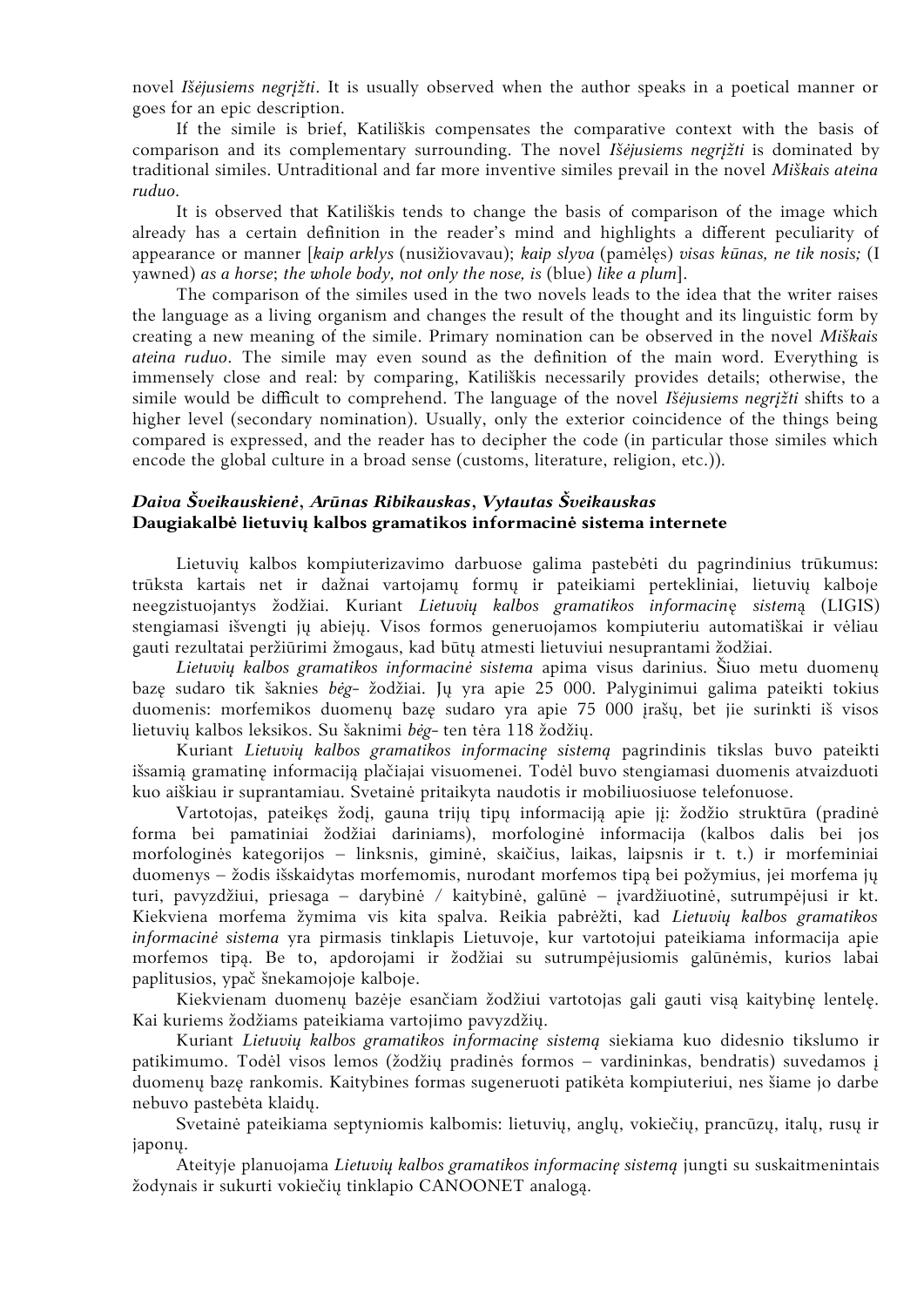#### *Laura Geržotaitė*

# **Ramygala Subdialect in the Classifications of Lithuanian Dialects: Geolinguistic Analysis**

The article discusses the development of the Ramygala subdialect attributed to the Eastern Aukštaitian of Panevėžys by Aleksas Girdenis and Zigmas Zinkevičius. The research materials comprise the manuscript descriptions and texts as well as audio recordings in this subdialect dating to the second half of the 20th century.

The place of the area of the subdialect in the classifications of Lithuanian dialects is established by comparing dialects by methods of digital cartography. A comparative analysis of the linguistic features recorded in the area of the subdialect enables us to evaluate the changes that occurred in the Ramygala subdialect.

The dialectal belonging of the Ramygala subdialect varied across all classifications of Lithuanian dialects. Even two of them – classifications by Antanas Baranauskas and Antanas Salys – assigned this subdialect or its part to the transitional area between Western and Eastern Aukštaitian. The whole area of the subdialect was attributed to Eastern Aukštaitian in the classification by Girdenis and Zinkevičius in the second half of the 20<sup>th</sup> century.

The twofold pronunciation of mixed diphthongs *am*, *an*, *em*, *en* and former nasal vowels *ą*, *ę* was recorded in the area of the Ramygala subdialect migrating across classifications. The maintenance of the above features links the subdialect in question with Western Aukštaitian subdialects, whereas their narrowing associates it with Eastern Aukštaitian. Though influenced by eastern subdialects, the Ramygala subdialect should not be assigned to them alone.

Minor linguistic changes recorded in the subdialect confirm the accuracy of the reconstructed eastern boundary of Baranauskas' First Eastern. An assumption can be made that not only Middle Aukštaitian but also its neighbouring Eastern Aukštaitian *Pantininkai* was transitional by nature in Salys' classification.

## *Jurga Jaroslavienė* **Kodėl skiriasi kai kurių lietuvių ir latvių kalbų balsių tarptautiniai fonetinės abėcėlės atitikmenys?**

Pastaraisiais metais aprašant dabartinių baltų kalbų garsyną, balsiai ir priebalsiai ne tik tiriami, klasifikuojami ir lyginami taikant vienodus ar panašius metodologinius principus, bet ir vienodinami šių kalbų garsų transkripcijos rašmenys. Vienokie ar kitokie tarptautinės fonetinės abėcėlės (TFA, an. *International Phonetic Alphabet, IPA*) rašmenys dabartinių bendrinių baltų kalbų balsiams parenkami neatsitiktinai. Šio straipsnio pagrindinis tikslas – glaustai paanalizuoti, kurie lietuvių ir latvių trumpųjų ir ilgųjų balsių tarptautinės fonetinės abėcėlės simbolių atitikmenys nesutampa ir kodėl. Straipsnyje atkreipiamas dėmesys, kokios galimos įprastos (tradicinės) dabartinių baltų kalbų pastovios artikuliacijos balsių klasifikacijos ir kuo skiriasi tarptautinis (pagal TFA principus standartizuotas) garsų skirstymas.

Kaip žinoma, tarptautinė balsių klasifikacija itin paranki pagal vienodus artikuliacinius principus tiriant ir lyginant skirtingų kalbų garsyną, todėl siekiant objektyvumo ir preciziškumo, TFA transkripcijos rašmenys lietuvių ir latvių kalbų balsiams parinkti, pirmiausia atsižvelgiant į instrumentinio tyrimo rezultatus (spektrines balsių charakteristikas, audicinį įspūdį, tarimą ir pan.).

Straipsnyje klasifikuojant lietuvių ir latvių kalbų balsius pagal skirtingą metodologiją, pabrėžiama ir skirtinga terminų vartosena, kuri iki šiol nėra nusistovėjusi, lietuvių ir latvių kalbomis klasifikuojant ir lyginant garsyną pagal tarptautinę fonetinę abėcėlę.

#### *Nada Šabec, Mihaela Koletnik*

**Slovėnų imigrantų ir jų palikuonių Šiaurės Amerikoje paveldėtosios kalbos ir tarmės išsaugojimas**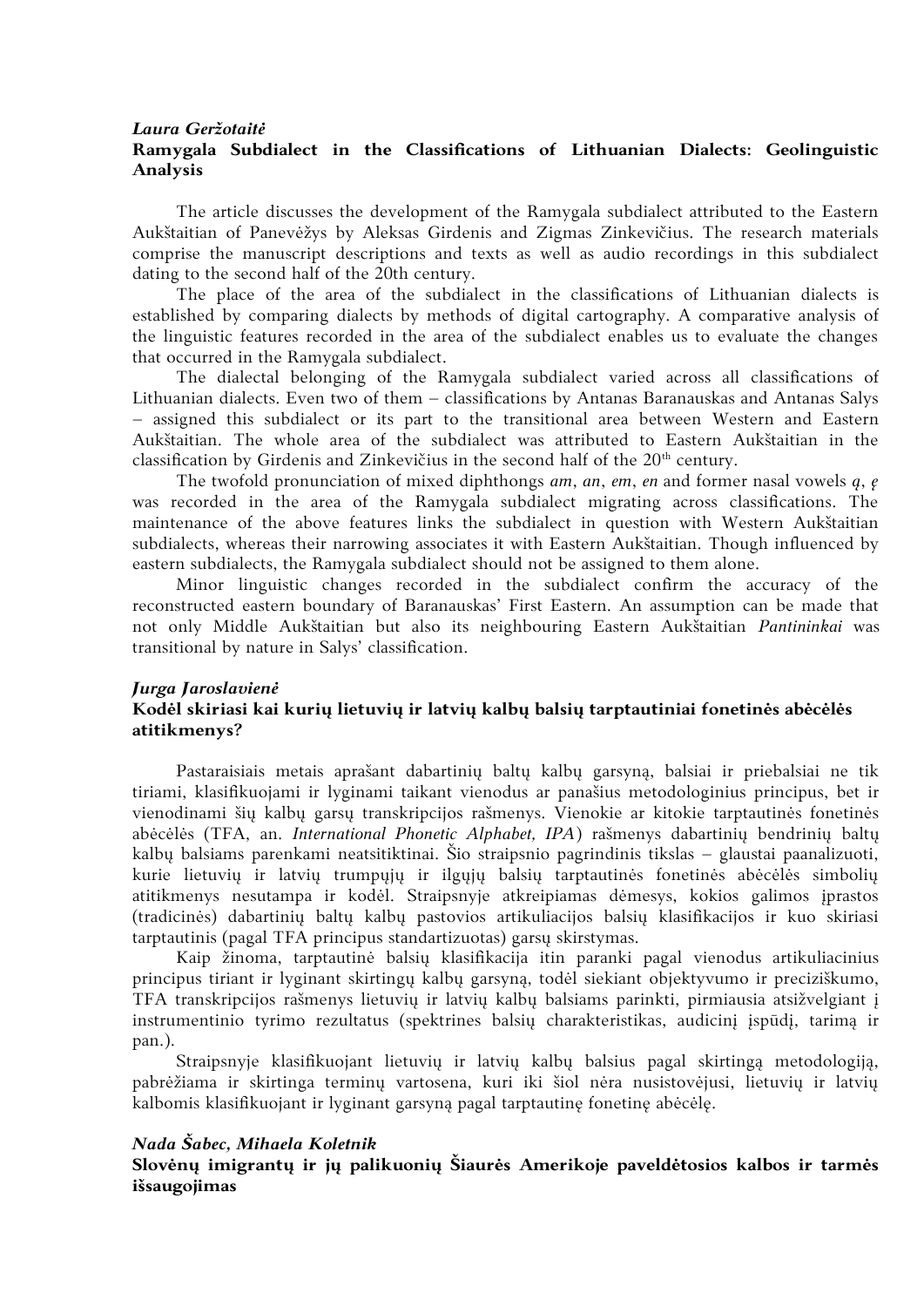Straipsnyje analizuojami slovėnų ir anglų kalbų kontaktai Šiaurės Amerikoje, pabrėžiant gimtosios / paveldėtosios kalbos išsaugojimo ir tautinio tapatumo santykį. Pateikiama istorinė, socialinė ir kultūrinė slovėnų imigracijos į JAV ir Kanadą apžvalga, daugiausiai dėmesio kreipiant į Klivlandą, kaip didžiausią Amerikos slovėnų bendruomenę, bei Vankuverį, kaip vieną iš mažiausių bendruomenių Kanadoje. Išsami kalbinės situacijos abiejose bendruomenėse analizė atskleidė perėjimo nuo slovėnų prie anglų kalbos procesą. Daugeliu atvejų tai įvyksta per tris kartas: pirmosios kartos imigrantai vis dar kalba slovėniškai, jų vaikai daugiausia yra dvikalbiai, o trečiosios kartos nariai jau nebekalba slovėnų kalba ar kalba ja tik išimtiniais atvejais. Vis dėlto slovėnų kalba, kaip gimtoji / paveldėtoji kalba, užima labai svarbią vietą tautinio identiteto požiūriu (aukštesnę vietą užima tik kultūra). Aukštas Amerikos ir Kanados slovėnų gimtosios / paveldėtosios kalbos vertinimas, nors kai kuriais atvejais tik simbolinis, įrodo jų sėkmingą integraciją į visuomenę neapleidžiant savo tautinio identiteto.

Lingvistinės analizės dalyje daugiausia dėmesio skiriama informantų vartojamoms slovėnų kalbos socialinėms atmainoms. Dėl šios priežasties buvo pasirinkti įvairių tarmių bei regioninės šnekamosios kalbos atstovai, siekiant atskleisti nestandartinių kalbos atmainų ir bendrinės slovėnų kalbos santykį. Į diktofoną įrašytų interviu metu surinkti duomenys rodo, kad pirmosios kartos imigrantai sklandžiai kalba slovėniškai ir daugiausiai kalba tarmiškai. Prekmurjės regiono tarmė yra geriausiai išlikusi, o tai yra ryškiausias region tapatumo požymis. Antra vertus, Rovtės tarme bei Mariboro miesto šnekamąja kalba kalbančiųjų diskursas nėra grynas – jame randama kai kurių centrinės slovėnų šnekamosios kalbos ir netgi bendrinės slovėnų kalbos požymių. Antrosios kartos informant jau nebekalba tik slovėniškai, bet kalbėdama pereina nuo slovėnų prie anglų kalbos. Jos slovėnų kalba yra iš tėvų perimtos Štirijos tarmės ir kalbos kursuose išmoktos bendrinės slovėnų kalbos mišinys. Du trečiosios kartos informantai anglų kalbą jau laiko savo gimtąja kalba, o slovėnų kalba jiems yra paveldėtoji kalba. Taigi jie kalba angliškai, tačiau į savo naratyvą įterpia tam tikrų iš savo Notranskos tarme kalbėjusios senelės bei vaikystėje lankytuose kalbos kursuose išmoktų žodžių.

Trijų kartų atstovų palyginimas rodo spartų slovėnų kalbos įgūdžių nykimą ir anglų kalbos įtakos augimą. Slovėnijoje gimusių informantų atveju tai pasireiškia kaip skoliniai, o Amerikoje ar Kanadoje gimusių tyrimo dalyvių atveju – kaip kalbos kodų kaita. Paskutiniojoje grupėje taip pat pastebimi ryškūs nukrypimai nuo slovėnų kalbos normos fonologiniame, morfologiniame ir sintaksiniame lygmenyje. Remiantis gimtosios / paveldėtosios kalbos išsaugojimo laipsniu, galime teigti, kad tarmė yra pagrindinė kalbos atmaina tiems tyrimo dalyviams, kurie turi geriausius slovėnų kalbos įgūdžius. Kitaip tariant, tarmė yra socialinė kalbos atmaina, kuri yra autentiškiausia tyrimo dalyvių išraiškos forma ir stipresnis etninio ir kultūrinio identiteto faktorius nei bendrinė kalba.

#### *Rima Bakšienė*

## **Transcription of Lithuanian Dialects by IPA Symbols: the Western Aukštaitian Subdialect of Šiauliai**

This paper discusses the opportunities for the application of the International Phonetic Alphabet (IPA) to the sounds of Western Aukštaitian of Šiauliai. From the 20th to the 21st century texts of Lithuanian dialects were marked using the transcription that was adapted by Georg Gerullis in 1930. It is a distinctive transcription which differs from those applied to other languages. Nowadays, the usage of this transcription became more complicated after quantitative measurements of language variance became popular. They are usually made by computer programs which require identical data. In order to avoid transcription variation in the future, the pilot study transcribing the sounds of Western Aukštaitian of Šiauliai (from Ažytėnai and Šakyna regions) using IPA symbols was performed.

After reviewing the illustrative material of Western Aukštaitian of Šiauliai, it can be concluded that in the IPA there are almost all characters that are suitable to mark a variety of sounds found in this subdialect. Only a few sounds need to be marked with additional diacritics. Intermediate sounds between *s, z, c, dz* and *š, ž, č, dž* are problematic in the consonant system. Appropriate IPA symbols somewhat differ from the dialectal sounds by their characteristics of articulation or function.